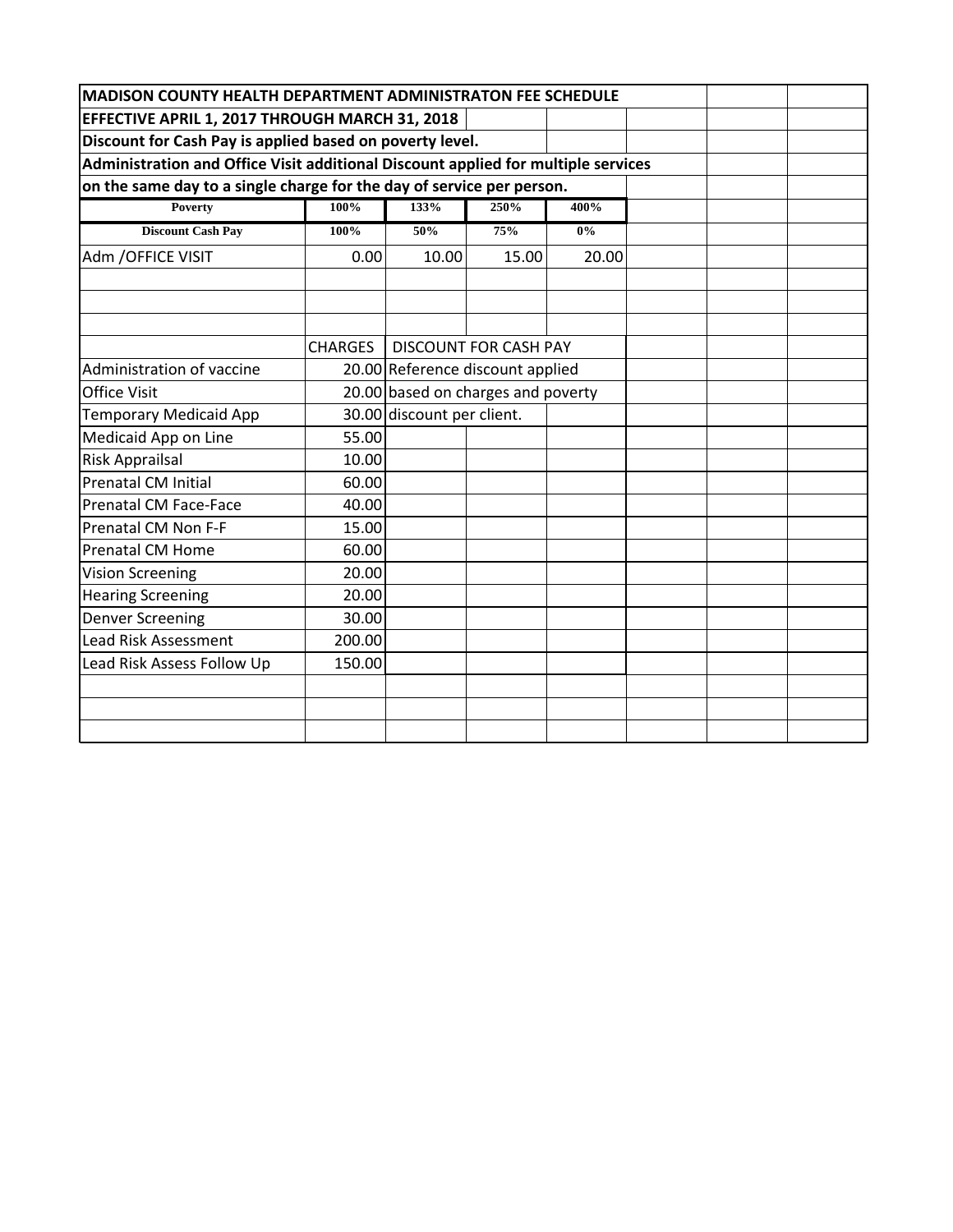| <b>MADISON COUNTY HEALTH DEPARTMENT ADMINISTRATON FEE SCHEDULE</b>                |                  |                                   |        |  |  |  |  |
|-----------------------------------------------------------------------------------|------------------|-----------------------------------|--------|--|--|--|--|
| EFFECTIVE APRIL 1, 2017 THROUGH MARCH 31, 2018                                    |                  |                                   |        |  |  |  |  |
| Discount for Cash Pay is applied based on poverty level.                          |                  |                                   |        |  |  |  |  |
| Administration and Office Visit additional Discount applied for multiple services |                  |                                   |        |  |  |  |  |
| on the same day to a single charge for the day of service per person.             |                  |                                   |        |  |  |  |  |
|                                                                                   |                  |                                   |        |  |  |  |  |
| CLINICAL FEES ARE SUBJECT TO CHAGE DUE TO SUPPLIER COST                           |                  |                                   |        |  |  |  |  |
| Discount for Cash Pay is 50% for all cash pay for clinical fees                   |                  |                                   |        |  |  |  |  |
|                                                                                   |                  | CHARGES 50% DISCOUNT FOR CASH PAY |        |  |  |  |  |
| <b>TB TESTING</b>                                                                 | 9.32             |                                   | 6.21   |  |  |  |  |
| <b>STD TESTING</b>                                                                | 60.00            |                                   | 40.00  |  |  |  |  |
| <b>PREGNANCY TEST</b>                                                             | 3.00             |                                   | 2.00   |  |  |  |  |
| <b>BLOOD SUGAR</b>                                                                | 3.00             |                                   | 2.00   |  |  |  |  |
| <b>HEMOGLOBIN</b>                                                                 | 6.00             |                                   | 4.00   |  |  |  |  |
| PNEUMO <sub>23</sub>                                                              | 115.85           |                                   | 77.23  |  |  |  |  |
| PNEUMO 13                                                                         | 253.67           |                                   | 169.11 |  |  |  |  |
| <b>ZOSTAVAX</b>                                                                   | 286.58           |                                   | 191.05 |  |  |  |  |
| <b>PEDVAX</b>                                                                     | 35.69            |                                   | 23.79  |  |  |  |  |
| <b>GARDASIL</b>                                                                   | 278.96           |                                   | 185.97 |  |  |  |  |
| <b>VARIVAX</b>                                                                    | 172.56           |                                   | 115.04 |  |  |  |  |
| <b>FLUARIX QIV</b>                                                                | 24.05            |                                   | 16.03  |  |  |  |  |
| <b>INFANRIX</b>                                                                   | 27.06            |                                   | 18.04  |  |  |  |  |
| <b>HAVRIX A PED/ADOL</b>                                                          | 33.86            |                                   | 22.57  |  |  |  |  |
| <b>BOOSTRIX</b>                                                                   | 49.35            |                                   | 32.90  |  |  |  |  |
| PEDIARIX                                                                          | 84.72            |                                   | 56.48  |  |  |  |  |
| <b>TWINRIX</b>                                                                    | 106.56           |                                   | 71.04  |  |  |  |  |
| <b>ROTARIX</b>                                                                    | 134.12           |                                   | 89.41  |  |  |  |  |
| FLUZONE .50                                                                       | 24.05            |                                   | 16.03  |  |  |  |  |
| <b>FLUZONE HD</b>                                                                 | 53.54            |                                   | 35.69  |  |  |  |  |
| FLUZONE QIV.25                                                                    | 31.74            |                                   | 21.16  |  |  |  |  |
| <b>IPOL/POLIO</b>                                                                 | 43.52            |                                   | 29.01  |  |  |  |  |
| <b>EMGERIX HEPB PED/ADOL</b>                                                      | 17.78            |                                   | 11.85  |  |  |  |  |
| <b>HARVIX HEP A ADULT</b>                                                         | 71.75            |                                   | 47.83  |  |  |  |  |
| <b>MMR</b>                                                                        | 100.46           |                                   | 66.97  |  |  |  |  |
| MMR/VAR-PROQUAD                                                                   | 286.40           |                                   | 190.93 |  |  |  |  |
| <b>MENACTRA</b>                                                                   | 155.79           |                                   | 103.86 |  |  |  |  |
| MENINGOCCAL/BEXSERO                                                               | 193.13           |                                   | 128.75 |  |  |  |  |
|                                                                                   | 0                |                                   |        |  |  |  |  |
|                                                                                   | 0                |                                   |        |  |  |  |  |
|                                                                                   | $\boldsymbol{0}$ |                                   |        |  |  |  |  |
|                                                                                   | $\mathbf 0$      |                                   |        |  |  |  |  |
| BLOOD DRAWS SEE LAB FEE SCHEDULE                                                  |                  |                                   |        |  |  |  |  |
|                                                                                   |                  |                                   |        |  |  |  |  |
|                                                                                   |                  |                                   |        |  |  |  |  |
|                                                                                   |                  |                                   |        |  |  |  |  |
|                                                                                   |                  |                                   |        |  |  |  |  |